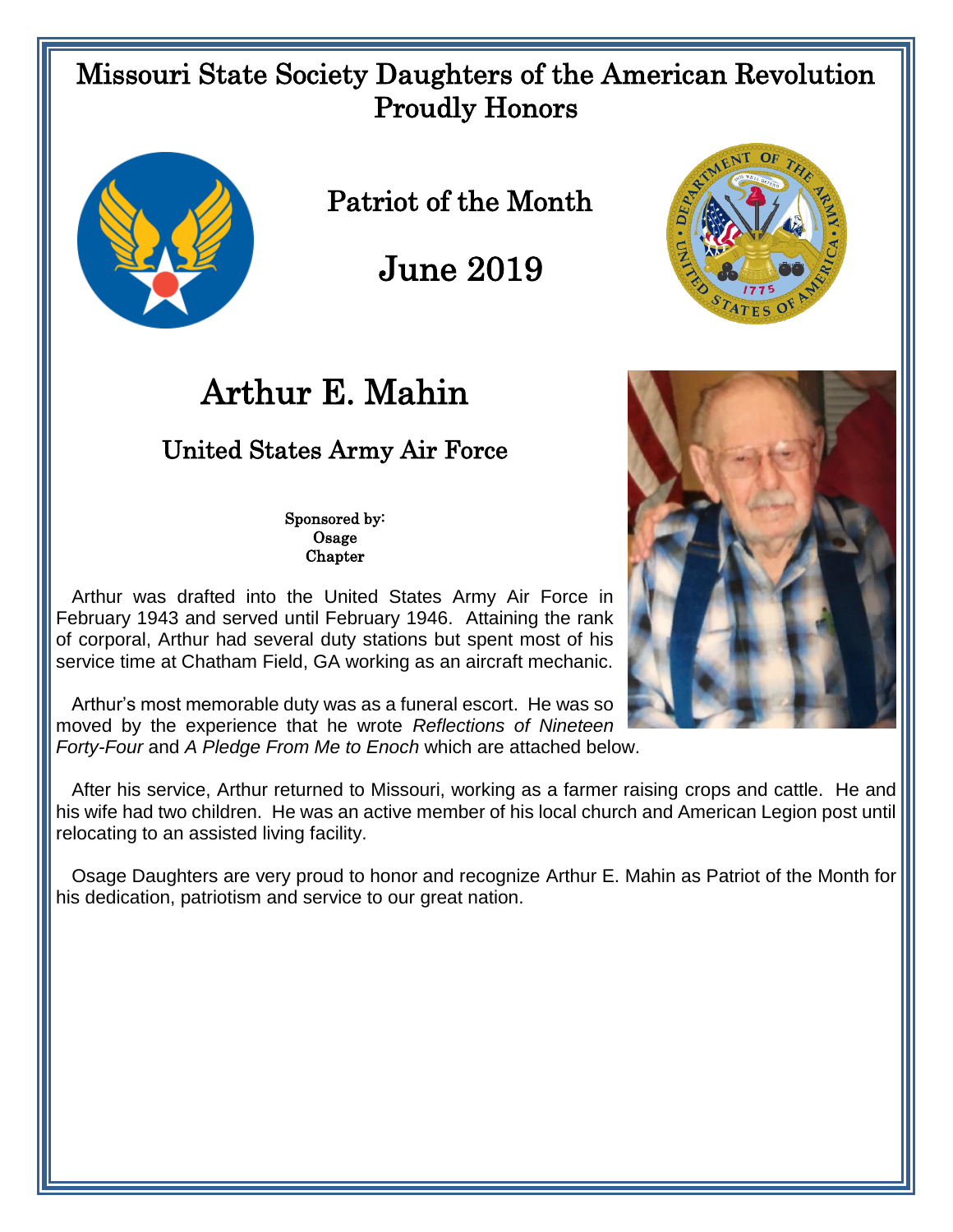#### **REFLECTIONS OF NINETEEN FORTY-FOUR**

I was reminded the other day of something memorable that happened back in nineteen fortyfour.

Enoch and I shared a tent down at Clovis Airbase in New Mexico. We then shipped together to Smokey Hill Airbase in Kansas, then to Langley Field in Virginia. Enoch was a Georgia boy from Chatham Georgia and we moved to Chatham Field in Savannah, Georgia. We both worked on the flight line with the B 24's. He worked with the service crew and I worked at engine maintenance. We lived in the same barracks, he took the top bunk and I had the lower.

Enoch was a Christian, actually a preacher, and a guitar player, he played the actual tune. He was "gung ho" about everything that the Air Force could serve up, never complaining. While he was on the wing of the B 24, a 50 caliber was accidentally discharged from the top turret and the bullet caught him in the forehead.

The Captain of our squadron called me in and asked me if I would escort the body home. I don't know why an officer wasn't assigned this duty, but I guess there was a war going on and I was available. What I knew about military procedure was little to nothing, six weeks of close order drill and thirteen weeks of engine mechanics school, plus we had to stand inspection every Saturday morning.

My orders were to escort the body home, comfort the family and try to explain the accident. I stood by the gravesite while three preachers gave their sermons. The undertaker and I folded the flag, (he showed me how). I then stayed over night with his father, sister and brother inlaw, thankfully he didn't have a mother.

This happened sixty-five years ago but I can still see the spray of red roses shaped like an airplane lying on the casket.

This is an introduction to the poem I wrote called "A Pledge from me to Enoch T."

#### **Arthur E. Mahin, 2009**